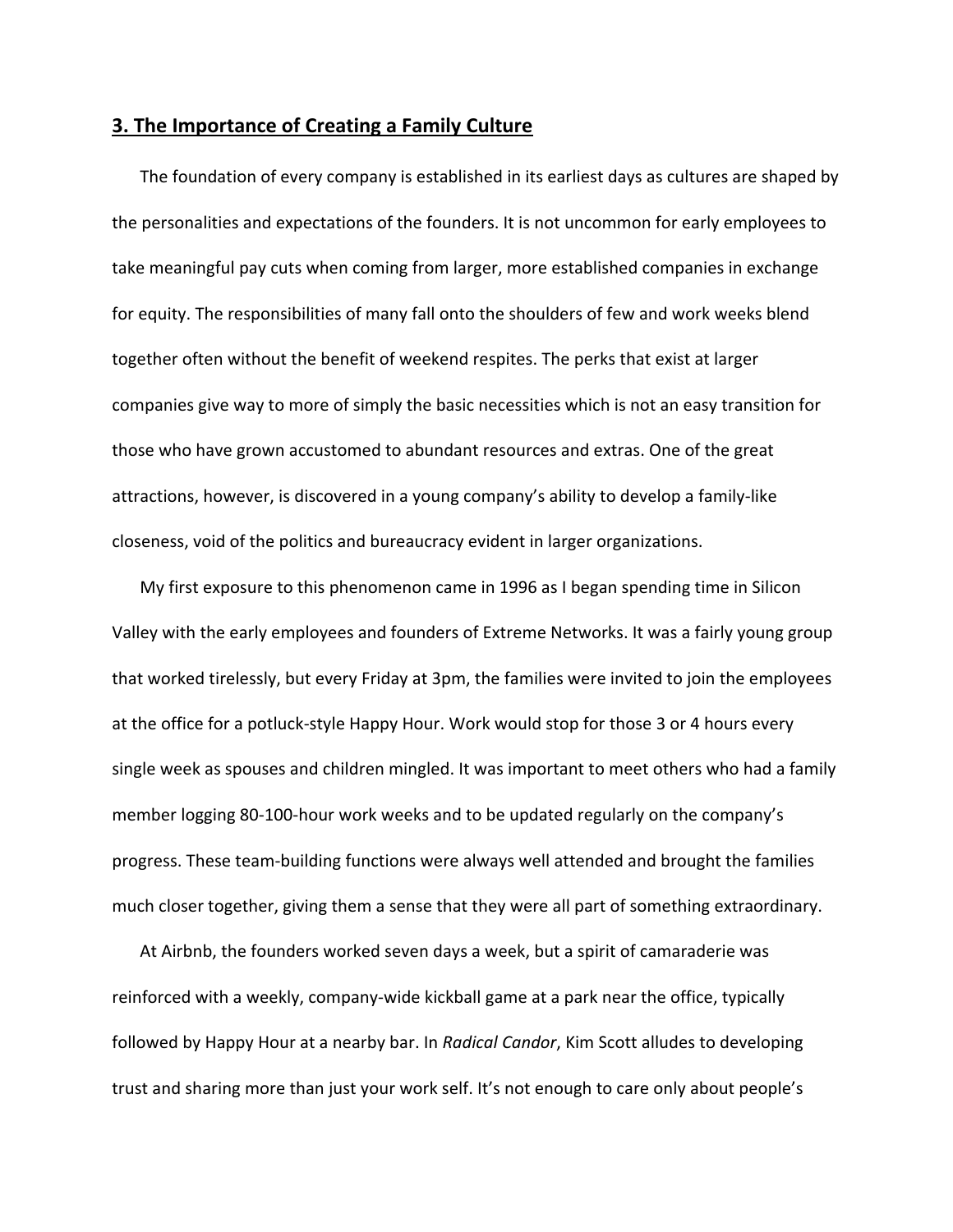ability to perform a job, but to also care about the people who work with you as human beings. "Caring personally is about acknowledging that we are all people with lives and aspirations that extend beyond those related to our shared work. It's about finding time for real conversations, about learning what's important to people and sharing what makes us want to get out of bed in the morning and go to work."

These unique bonds between companies and families do not happen overnight, but the process can be built into the company's culture early on and continuously reinforced by its leaders. It is simply not enough to host an end‐of‐year company holiday party; developing a family culture requires a consistent and deliberate effort to do the little things that make a big difference. When leaders take the time to learn birthdays, anniversary dates, and encourage their employees not to miss important events in their children's lives, trust is built. Quarterly open houses have also been effective ways to keep families updated on the company's achievements and milestones, giving families more opportunities to interact and better understand what their loved ones are working on. The frenzied pace at most startups makes it difficult to accommodate these meaningful touches, but can make all the difference.

In *Measure What Matters*, John Doerr comments on the importance of a company's behavior more broadly. "In our open‐sourced, hyper‐connected world, behavior defines a company more meaningfully than product lines or market share… it's the one thing that can't be copied or commoditized. Companies that out‐behave their competition will also outperform them… the self‐governing organization is a place where long‐term legacy trumps the next quarter's ROI. These organizations don't merely engage their workers, they inspire them."